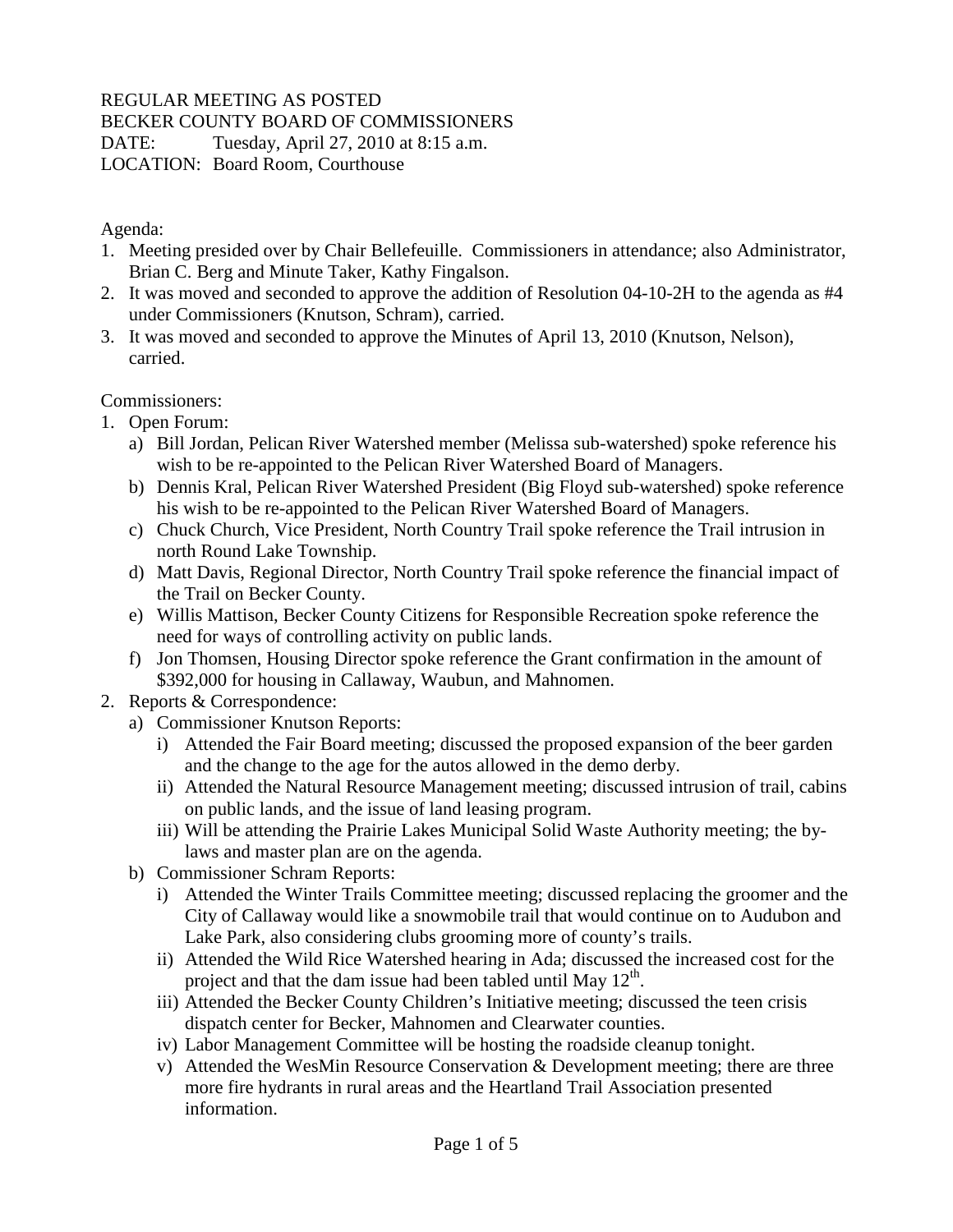- vi) Attended the Land of the Dancing Sky meeting; discussed the completion of the audit; nutrition services numbers are down, the exercise and socialization of clients using dogs; and the new buses and possibility of a new building for them.
- vii)Attended the Highway meeting; discussed bridges and the status of the vacant maintenance position.
- c) Commissioner Nelson Reports:
	- i) Attended the Lake Agassiz Regional Library meeting; discussed the budget shortfall and the reduction of reference material at the Detroit Lakes library because of the shortage; and there will be no annual book sale this year but books will be donated.
	- ii) The Soil and Water tree sales went very well on Saturday.
- d) Commissioner Bellefeuille Reports:
	- i) Attended the Juvenile Detention Center Quarterly meeting; discussed the numbers being down relating to the current sentencing trend; and the denied payment request to FEMA for \$25,000 to move residents during last year's flood.
	- ii) Attended the Extension meeting; 269 kids are enrolled in 4-H; Mickey Okeson worked with the hockey school to financially partner the repair to the exhibit building roof; and the master gardeners have requested a new location for their office.
- e) Commissioner Salminen Reports:
	- i) Attended the Airport Commission Conference in Duluth; discussed the new runway in Detroit Lakes; the condition of the current runway; and Doc Wething received a well deserved award.
	- ii) Attended the Lakeland Mental Health meeting; discussed the future funding of the shared care program with the psychologist and the efforts to achieve the platinum level in green technology.
- 3. Appointments:
	- a) It was moved and seconded to re-appoint Dennis Kral, William Jordan, and Janice Haggart to the Pelican River Watershed Board of Managers for three year terms expiring May 25, 2013 (Nelson, Salminen), carried.
	- b) It was moved and seconded to re-appoint Bill Sherlin Member At Large to the Becker County Board of Adjustments (Salminen, Nelson), Roll Call: Knutson, no; Schram, no; Nelson, aye; Bellefeuille, aye, and Salminen, aye; carried.
- 4. It was moved and seconded to approve Resolution 04-10-2H to not support the establishment of the Management District Ordinance and the building of a dam known as Upper Becker County Dam in Spring Creek Township (Schram, Salminen), carried.

Auditor-Treasurer, Ryan Tangen presented:

- 1. It was moved and seconded to approve the on and off sale 3.2 beer license renewal for Richard Dodds, Eagle Lake Resort in Burlington Township (Nelson, Schram), carried.
- 2. It was moved and seconded to approve (1) Resolution 04-10-2D to conduct off-site gambling by Minnesota Flyers Gymnastics for a raffle on June 29, 2010 at the Detroit Lakes Country Club in Lake View Township; (2) Resolution 04-10-2E to conduct a raffle for the Detroit Lakes Lions Club on August 8, 2010 at We Fest in Lake View Township; and (3) Resolution 04-10-2F for the annual lease to conduct gambling by Wolf Lake Lions Club for operations at Toad Lake Store in Toad Lake Township (Nelson, Salminen), carried.
- 3. It was moved and seconded to approve the new annual tobacco license for Aaron Aslesen.- Lakes Corner in Erie Township (Nelson, Knutson), carried.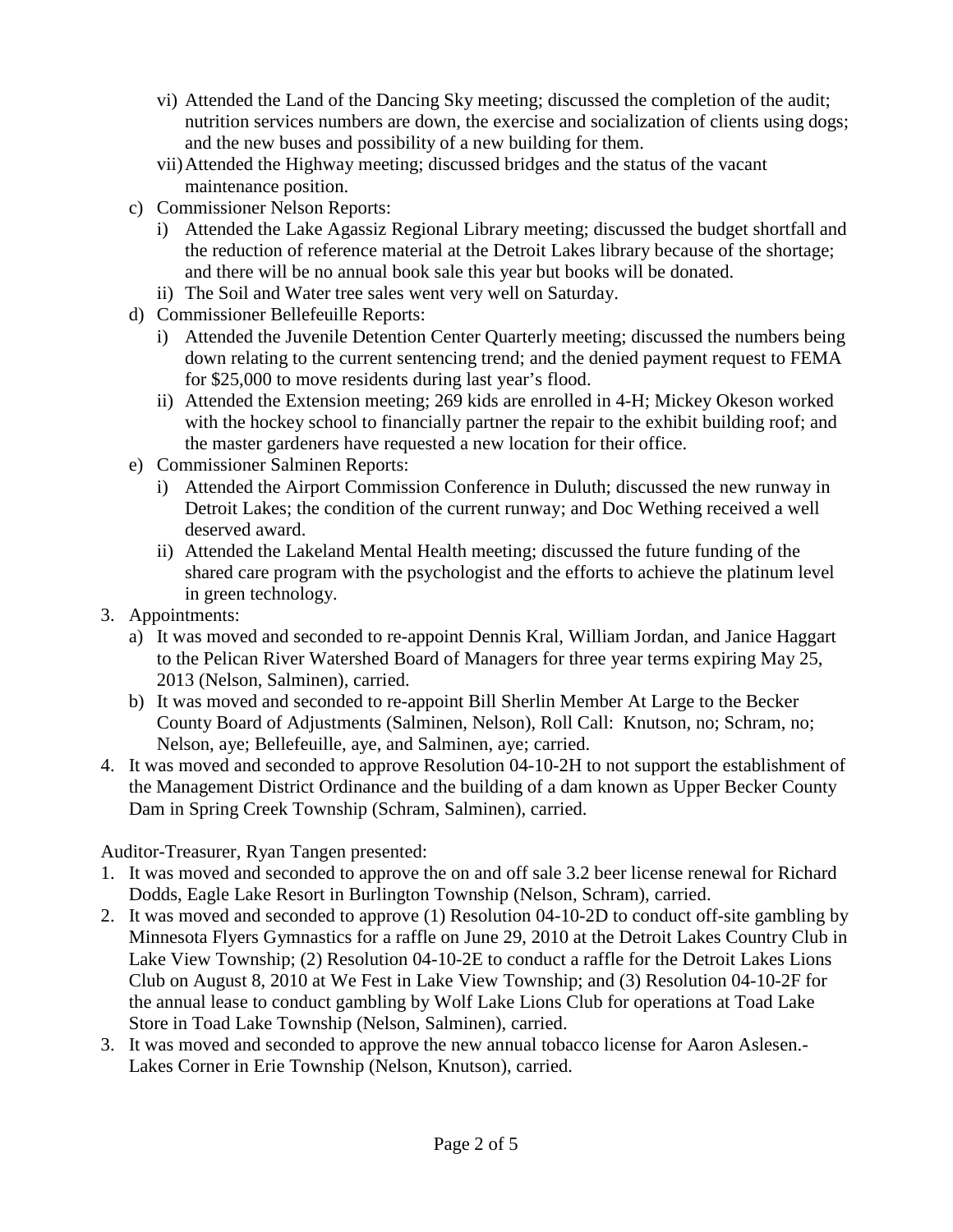Finance Committee Minutes, Ryan Tangen presented:

- 1. It was moved and seconded to approve the Claims with the over 90 day claims (1) Dakota Paper due to missing invoice, (2) Becker County Highway due to necessary research, and (3) Matthew Dretsch due to size of claim and the Auditor's Warrants for 4/13/10 in the amount of \$34,706.41; 4/15/10 in the amount of \$425 Emergency Warrant; 4/20/10 in the amount of \$751.87; 4/20/10 in the amount of \$41 and 4/22/10 in the amount of \$244,176.40 Emergency Warrant (Knutson, Nelson), carried.
- 2. The Human Services claims were reviewed and it was recommended to approve as presented.
- 3. It was recommended by the Finance Committee to approve the Sheriff's requests to accept the Federal Boat and Water enforcement grant and the purchase of three squad cars.
- 4. It was recommended by the Finance Committee to approve the Highway's requests to approve the beaver control and dam removal contracts and the agreement with the City of Detroit Lakes for the North Washington road project.
- 5. It was recommended by the Finance Committee to approve the Parks and Recreation's request to hire two part time tramway operators for the summer.
- 6. It was moved and seconded to approve the Information Technology first quarter computer purchases for 23 computers at an estimated cost of \$12,600 (Nelson, Salminen), carried.
- 7. It was moved and seconded to approve the Information Technology copier/printer agreements in the Auditor-Treasurer, Housing/EDA, Community Health, Child Support, and DMV offices (Salminen, Schram), carried.
- 8. It was moved and seconded to accept the Auditor-Treasurer Cash Comparison and Investment Summary for February (Salminen, Schram), carried.
- 9. The maintenance agreement on the election equipment expired and a number of machines are in disrepair; Information Technology is going to review the equipment for other options.
- 10. It was recommended by the Finance Committee to wait on the request for blinds in the north jury deliberation room and courtroom B with the tight financial times.
- 11. It was moved and seconded to accept the Disabled American Vets donation of \$510 for shelving in the Veteran Services office and to approve the shelving purchase (Salminen, Knutson), carried.
- 12. The postcard sent by the Highway department as notification of the upcoming personnel change and the cost effectiveness of the method was reviewed.
- 13. The Minnesota Statute 282.08 allowing for recovery of \$250,000 unalloted County Program Aid from Resource Development was discussed.

Assessor, Steve Skoog presented:

1 . It was moved and seconded to approve the abatements for (1) PIN 02.0176.000 in Audubon Township for \$758, (2) PIN 02.0261.000 in Audubon Township for \$420, (3) PIN 33.0207.000 for \$62 and \$174, (4) PIN 50.0013.004 for \$(2,662) and \$(3,418) in Frazee (Salminen, Knutson), carried.

Sheriff, Tim Gordon presented:

- 1 . It was moved and seconded to approve Resolution 04-10-2A accepting the 2010 Federal Boating Safety Supplement Agreement (B25685) with an allocation of \$7,625 effective May 14, 2010 – September 6, 2010 (Schram, Salminen), carried.
- 2 . It was moved and seconded to approve the purchase of three Crown Victoria squad cards under State Bid contract from DL Ford for \$24,030 each (Knutson, Salminen), carried.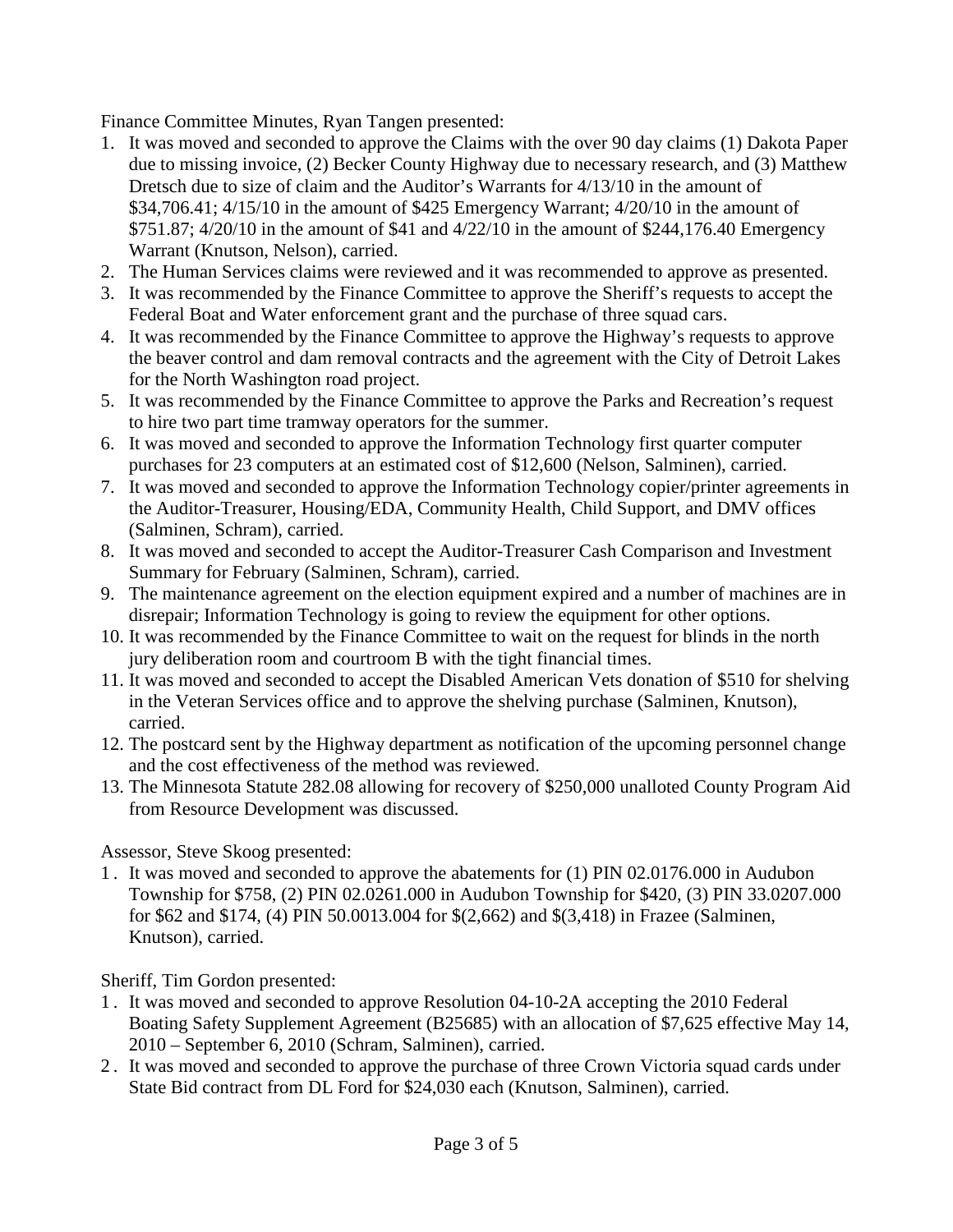- 3 . Discussed the change in house numbering and the 911 system for the property annexed by the City of Detroit Lakes.
- 4 . Discussed the thank you letter received from the Appellate Court Judges who used the Court Room on the first floor last week.

Highway, Brad Wentz presented:

- 1. It was moved and seconded to add the Agreement with the City of Detroit Lakes to the agenda (Nelson, Salminen), carried.
- 2. It was moved and seconded to approve Resolution 04-10-2C to accept quotes and to enter into contracts with Martin Berens and Roger Lundberg for Beaver Control and Dam Removal as may be needed from time to time (Schram, Salminen), carried.
- 3. The Annual Highway Report was presented.
- 4. It was moved and seconded to approve Resolution 04-10-2G to enter into a Cooperative Agreement with the City of Detroit Lakes to define the rights and obligations of the parties with respect to the repair and replacement of street and utilities located on CSAH 22 (Salminen, Schram), carried.
- 5. The construction update was presented.

Parks and Recreation, Chip Lohmeier presented:

1. It was moved and seconded to approve Resolution 04-10-2B to advertise, interview and hire two temporary part-time tramway operators (Salminen, Knutson), carried.

Human Services, Nancy Nelson presented:

- 1. It was moved and seconded to approve the Guiding Angels Home Care Purchase of Service Agreement (Schram, Salminen), carried.
- 2. It was moved and seconded to accept the Adult Services Report (Schram, Nelson), carried.
- 3. It was moved and seconded to accept the Child and Family Services Report (Salminen, Knutson), carried.
- 4. It was moved and seconded to accept the MCD Report (Salminen, Schram), carried.
- 5. It was moved and seconded to accept the Financial Services Report (Schram, Knutson), carried.
- 6. It was moved and seconded to approve the Human Services Claims (Knutson, Salminen), carried.
- 7. It was moved and seconded to accept the Community Health Public Health Response Grant (PHER 4) (Salminen, Schram), carried.
- 8. It was moved and seconded to accept the Community Health Report (Schram, Salminen), carried.
- 9. It was moved and seconded to approve the Community Health Claims (Salminen, Knutson), carried.
- 10. It was moved and seconded to accept the Transit Ridership Report (Nelson, Knutson), carried.
- 11. It was moved and seconded to approve the Transit Claims (Salminen, Knutson), carried.
- 12. An update on the financial activities of Human Services department for the past year was presented.

Planning and Zoning, Patty Swenson presented:

1. Planning Commission Recommendations, April 20, 2010. Second Application: Mary and Brad Laabs. It was moved and seconded to concur with Planning and Zoning to approve a conditional use permit to operate a pottery shop in the front porch of the existing home located at 14821 Co Hwy 19. The business will be open from 11 am – 4 pm daily, May – August and